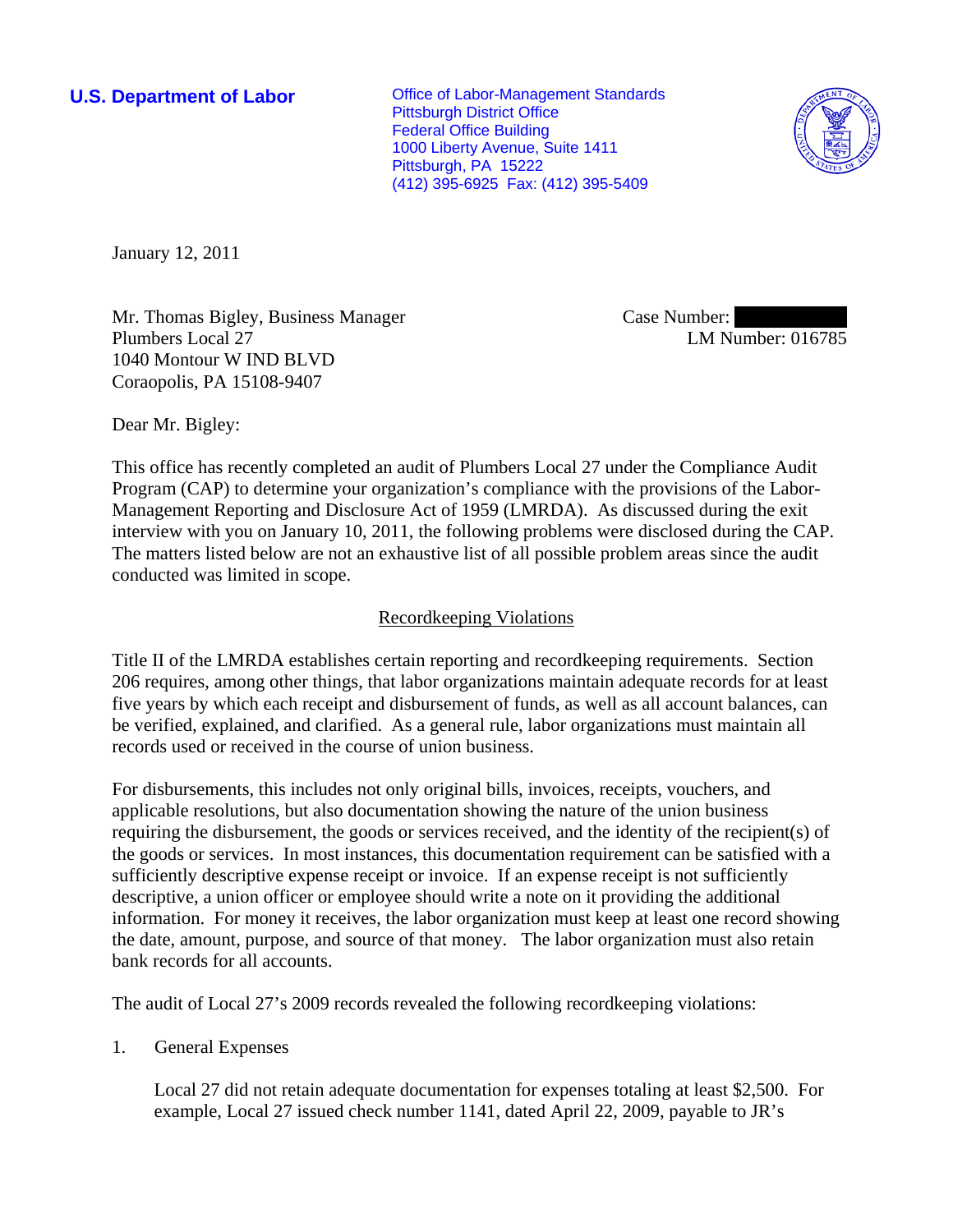Custom's & Repairs in the amount of \$2,500, but failed to retain the original receipt or invoice supporting this disbursement.

As noted above, labor organizations must retain original receipts, bills, and vouchers for all disbursements. The president and treasurer (or corresponding principal officers) of your union, who are required to sign your union's LM report, are responsible for properly maintaining union records.

2. Meal Expenses

Local 27 did not require officers and employees to submit itemized receipts for meal expenses. The union must maintain itemized receipts provided by restaurants to officers and employees. These itemized receipts are necessary to determine if such disbursements are for union business purposes and to sufficiently fulfill the recordkeeping requirement of LMRDA Section 206.

Local 27 records of meal expenses did not always include written explanations of union business conducted or the names and titles of the persons incurring the restaurant charges. For example, a credit card receipt from MAC Desert Ridge (Macaroni Grill) for \$398.84, on March 5, 2009, failed to include a list of attendees and the business purpose of the meal. Union records of meal expenses must include written explanations of the union business conducted and the full names and titles of all persons who incurred the restaurant charges. Also, the records retained must identify the names of the restaurants where the officers or employees incurred meal expenses.

3. Vacation Time

As noted during the CAP organizational interview, the local's business manager and each business agent receive two weeks paid vacation; however, the local failed to maintain records accounting for vacation time earned and used. A record of vacation time earned and used by each employee is necessary to ensure the use of vacation is not abused.

Based on your assurance that Local 27 will retain adequate documentation in the future, OLMS will take no further enforcement action at this time regarding the above violations.

## Reporting Violations

The audit disclosed a violation of LMRDA Section 201(b), which requires labor organizations to file annual financial reports accurately disclosing their financial condition and operations. The Labor Organization Annual Report (Form LM-2) filed by Local 27 for the fiscal year ended December 31, 2009, was deficient in the following area:

All Officers and Disbursements to Officers: